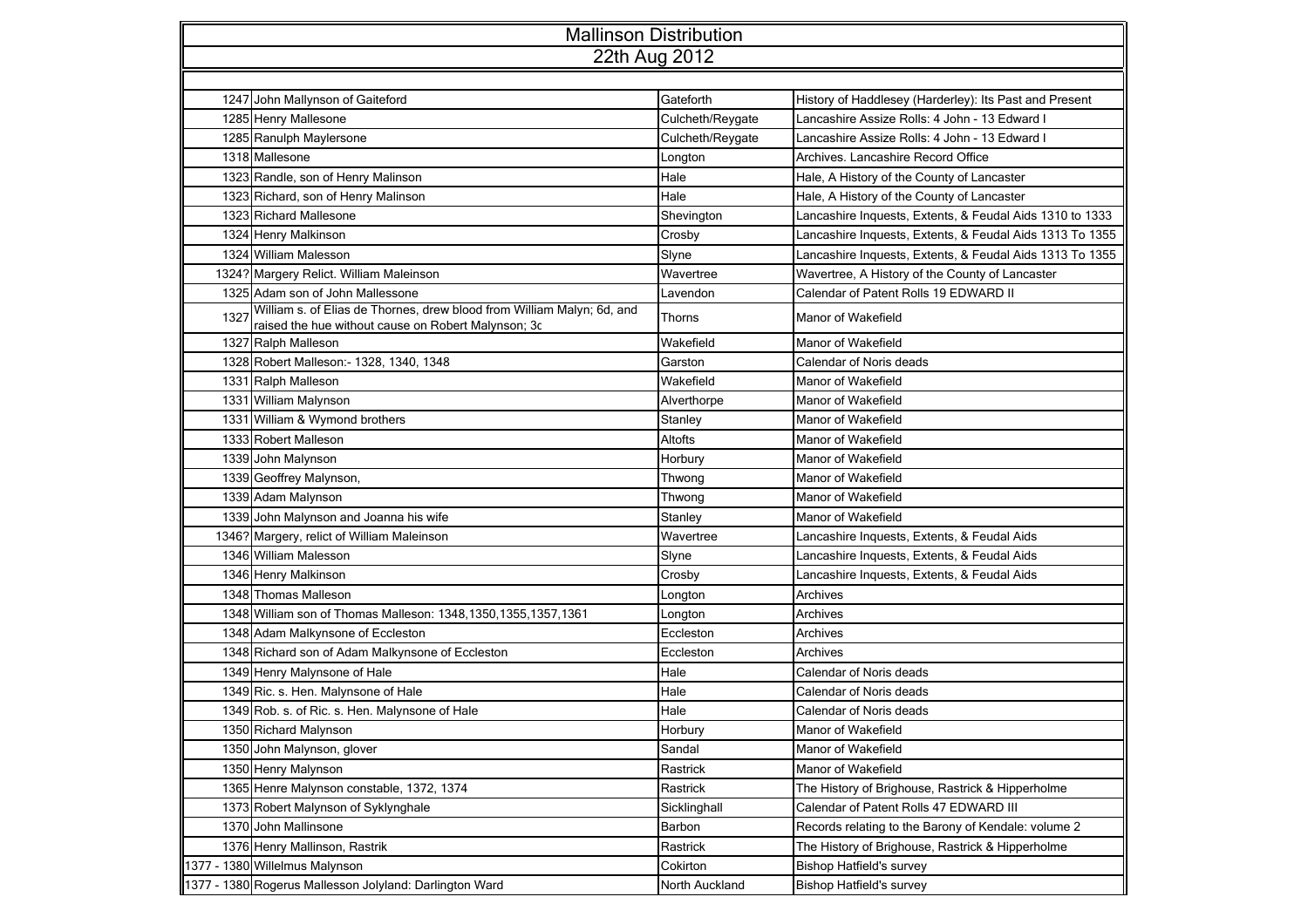|      | 1377 - 1380 Thomae Malleson: Chester Ward                    | Chester               | <b>Bishop Hatfield's survey</b>                          |
|------|--------------------------------------------------------------|-----------------------|----------------------------------------------------------|
|      | 1377 - 1380 Willelmi Malson: Chester Ward                    | Chester               | <b>Bishop Hatfield's survey</b>                          |
|      | 1377 - 1380 Johannes Malynson: Chester Ward                  | Boldon                | <b>Bishop Hatfield's survey</b>                          |
|      | 1377 - 1380 Johannis Mallesson: Easington Ward               | Durham                | <b>Bishop Hatfield's survey</b>                          |
|      | 1377 Robertus Malkynson pro se, Scale Lane and Beverley Gate | Kingston upon Hull    | Poll Tax                                                 |
|      | 1377 Stephanus Malkynson, Scale Lane and Beverley Gate       | Kingston upon Hull    | Poll Tax                                                 |
|      | 1379 Johannes Malynson: Buckrose Wapentake                   | <b>Birdsall</b>       | Poll Tax                                                 |
|      | 1379 John Malinson and wife                                  | Elland                | Poll Tax                                                 |
|      | 1379 Richard Malynson                                        | Farnham               | Poll Tax                                                 |
|      | 1379 John Malynson and wife                                  | Hazlewood             | Poll Tax                                                 |
|      | 1379 Richard Malynson                                        | Hazlewood             | Poll Tax                                                 |
|      | 1379 William Malynson                                        | Holmfirth             | Poll Tax                                                 |
|      | 1379 Thomas Malynson and Agnes his wife                      | Kirkburton            | Poll Tax                                                 |
|      | 1379 Johannes Malkynson: Lonsdale Wapentake                  | Lonsdale              | Poll Tax                                                 |
|      | 1379 Richard Malynson and wife                               | Ossett                | Poll Tax                                                 |
|      | 1379 Ricardo Malkynson, Blackburn Wapentake                  | Pendleton Chase       | Poll Tax                                                 |
|      | 1379 Henry Malinson and wife                                 | Rastrick              | Poll Tax                                                 |
|      | 1379 Johannes Malkynsoñ, Claro Wapentake, Aldborough parish  | Roecliffe             | Poll Tax                                                 |
|      | 1379 John Malynson and Alice his wife                        | Royston               | Poll Tax                                                 |
|      | 1379 Matilda Dikwyuemalkynsoñ: Strafforth Wapentake          | Sheffield             | Poll Tax                                                 |
|      | 1379 John Malinson and wife                                  | Shipley               | Poll Tax                                                 |
|      | 1379 John Malynson and Joan his wife                         | Wakefield             | Poll Tax                                                 |
|      | 1379 Thomas Malynson and wife                                | Westwick              | Poll Tax                                                 |
|      | 1379 Henry Mallinson and wife                                | Wistow                | Poll Tax                                                 |
|      | 1381 Johannes Malleson, Harthill Wapentake                   | <b>Beswick</b>        | Poll Tax                                                 |
|      | 1381 Willelmus Malleson, Harthill Wapentake                  | <b>Beswick</b>        | Poll Tax                                                 |
|      | 1381 Adam Malinson, Salford Wapentake                        | Bury                  | Poll Tax                                                 |
|      | 1381 Robertus Stevenson Malynson: Harthill Wapentake         | Cottingham            | Poll Tax                                                 |
|      | 1381 Thomas Malynson', Harthill Wapentake                    | Kirkburn              | Poll Tax                                                 |
| 1381 | Johannes Malkynson, Harthill Wapentake                       | Riplingham            | Poll Tax                                                 |
|      | 1386 Malynan' son of William Malynson of Nottingham          | Nottingham            | <b>Burgess Roll</b>                                      |
|      | 1392 Simon Stevenson Malynson                                | Cottingham            | The Northern Rebellions In The Later Years of Richard II |
|      | 1394 Wm Johnson Malynson (Constable)                         | Northouram            | The History of Brighouse, Rastrick & Hipperholme         |
|      | 1396 Rogero(i) Malynson                                      | Whitby                | Cartularium of Whitby                                    |
|      | 1404 John Malynson                                           | Wrangle               | Calendar of Patent Rolls 47 EDWARD III                   |
|      | 1405 John son of John Alynson                                | Wrangle               | Calendar of Patent Rolls 47 EDWARD III                   |
|      | 1407 John Malynson                                           | Newton nr Wilberfoss  | The History of the Mallinson Family                      |
|      | 1409 William Malkynson                                       | Kirkby in Kendale     | Records of the Barony of Kendal                          |
|      | 1410 Robert Malynson                                         | Aughton               | Inquisitions post mortem, Chancery, Hen. IV,             |
|      | 1416 Richard Malynson                                        | Sturton               | Archives                                                 |
|      | 1424 Robert Malynson                                         | Aughton nr Rotherham  | Deeds Relating to Aughton                                |
|      | 1428 Robert son of Stephen Malynson                          | Hull Bank, Cottingham | The History of the Mallinson Family                      |
|      | 1428 Stephen Malynson                                        | Hull Bank, Cottingham | The History of the Mallinson Family                      |
|      | 1436 John Malynsson of Burton Joyce (also 1437)              | <b>Burton Joyce</b>   | <b>Burgess Pleas</b>                                     |
|      | 1438 Richard Malynson vicar                                  | Kippax                | The History of the Mallinson Family                      |